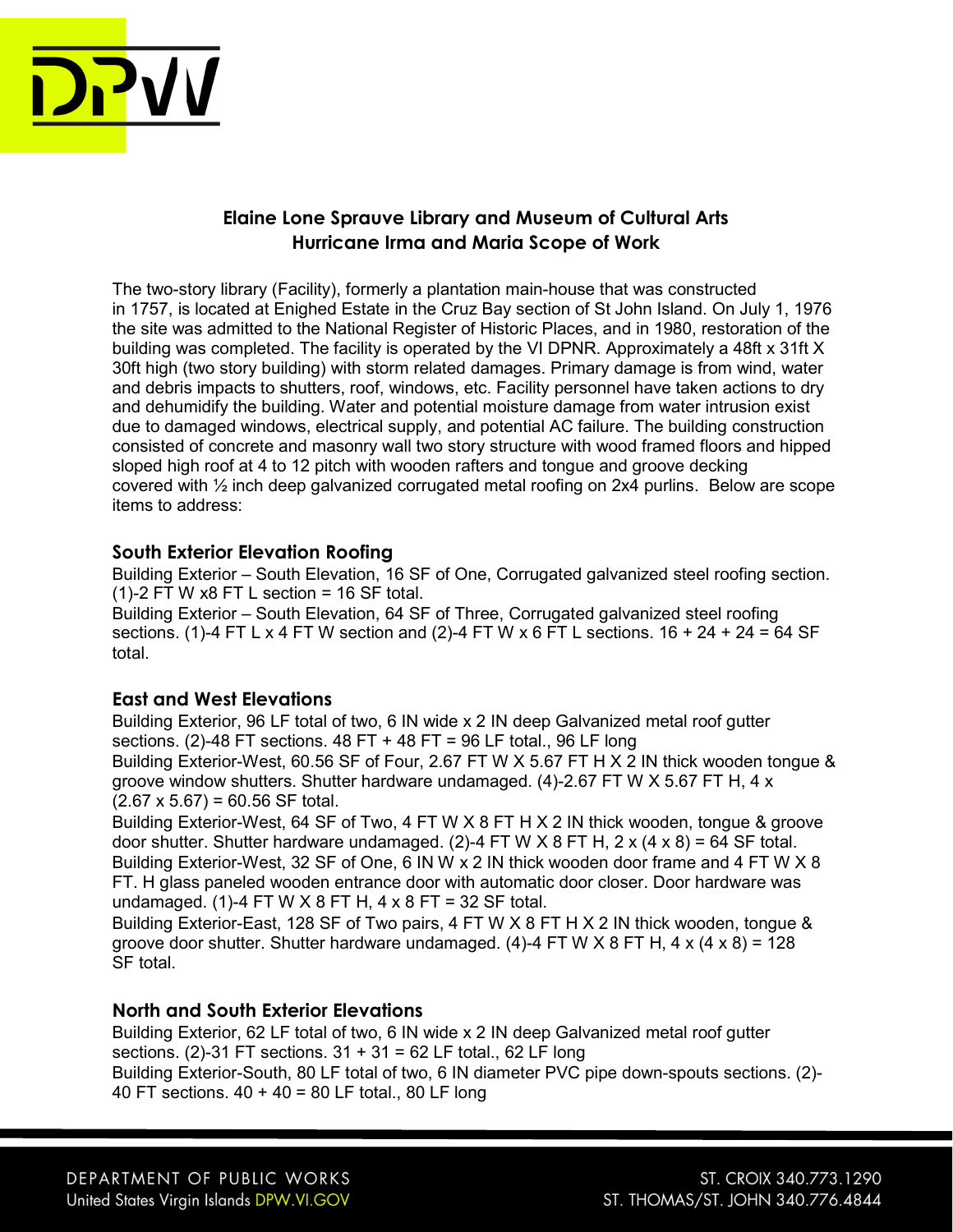Building Exterior-North, 80 LF total of 6 IN diameter PVC pipe down-spouts. (2)-40 FT sections. 40 + 40 = 80 LF total., 80 LF long Building Exterior-South, 143.76 SF of Two pairs, 3.17 FT W x 5.67 FT H X 2 IN thick wooden, tongue & groove window shutter. Shutter hardware undamaged. (4)-3.17 FT W x 5.67 FT H,  $4 \times (3.17 \times 5.67) = 143.76$  SF total.

# Lower Western Exterior Courtyard:

Building Exterior, 96 SF of Two, 2 IN thick wooden, tongue & groove curved door shutter. Shutter hardware undamaged. (2)-6 FT W  $\times$  8 FT H, 2  $\times$  (6  $\times$  8) = 96 SF total.

## West Exterior Veranda Flagpole:

Building Exterior, 26 LF total of One, tapered, 5 IN diameter (at base) x 26FT T aluminum metal flagpole with hardware., 26 LF long, 5 IN diameter (at base) x 26 FT H aluminum metal flagpole with hardware

## West Exterior Door Wall Light Sconces:

Building Exterior, 2 each of one, exterior, 110v, wall light sconces on the wall., High winds and wind-blown debris caused detachment and missing damage to exterior, 110v, wall light sconces on the veranda.

## West Exterior Veranda Lamp Post Light Fixture:

Building Exterior, 1 each of one, exterior, black, aluminum, 3 IN diameter, 5 FT T, lamp post and a 110v, black, colonial style, light on top of the post. Concrete base undamaged., High winds and wind-blown debris caused bending damage beyond repair to a exterior, black, aluminum, 3 IN diameter, 5 FT T, lamp post and a 110v, black, colonial style, light on top of the post. Concrete base undamaged.

## West Exterior Door Security Camera:

Building Exterior, 1 each of one, exterior, domed security cameras, missing. Wiring appears undamaged., High winds, wind driven rain and wind-blown debris caused impact and water infiltrated damage beyond repair to exterior, domed security cameras. Wiring appears undamaged.

Building Exterior, 2 each of one, exterior, domed security cameras. Wiring appears undamaged., High winds, wind driven rain and wind-blown debris caused impact and water infiltrated damage beyond repair to exterior, domed security cameras. Wiring appears undamaged.

# East Exterior Air Conditioning Unit:

Building Exterior, 4 each of one, ground mounted, 4 Ton Trane external - internal A/C unit.. High winds, wind driven rain and wind-blown debris caused impact and water infiltrated damage beyond repair to ground mounted, 4 Ton Trane external - internal A/C unit.

# North, South, East & Exterior Wall Elevation:

Building Exterior, 3,950 SF of Four, exterior wall stucco finish sections. (1)-48 FT W X 30 FT H section, 48 FT W X 20 FT H section, 31 FT W X 20 FT H section, and 31 FT W X 30 FT H section,  $(48 \times 30) + (48 \times 20) + (31 \times 20) + (31 \times 30) = 3,950$  SF total., High winds, wind driven rain and wind-blown debris caused impact and water damage to exterior wall stucco finish / coating

Page 2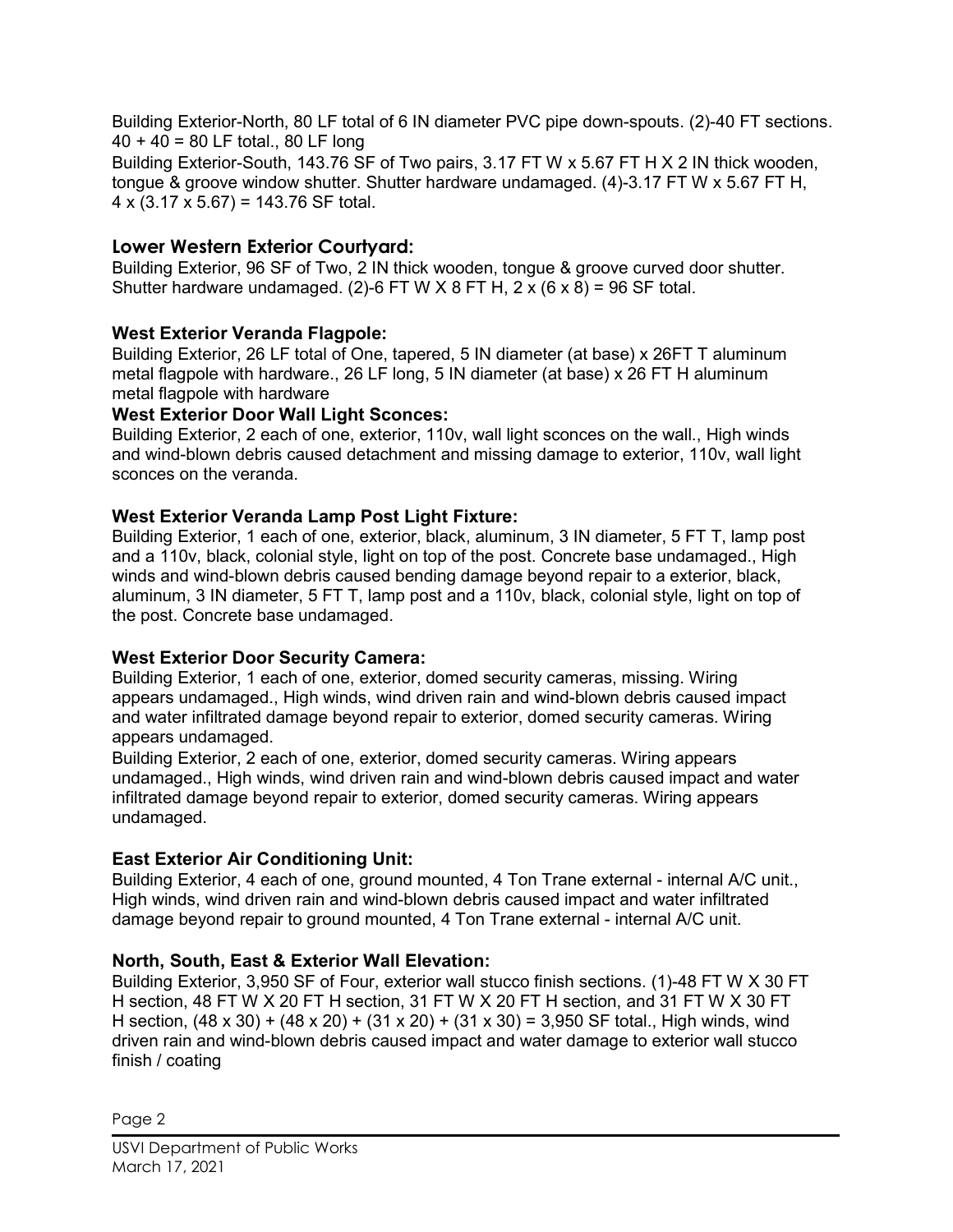## West & North Exterior (Front) Stair and Ramp Walls:

Exterior Site, 2,800 SF of Four (4) locations, exterior masonry /concrete low walls coating finish on each side (2) at stairs and ramp walkways walls. One, 40FT West stair wall; One 20 ft South stair; One, 75 FT North walkway walls and One 65 FT West walkway wall. (40 FT +20 FT + 75 FT + 65 FT) x 3.5 FT H x 2 = 2800 SF total... Damage to exterior masonry /concrete

walkway low walls' coating finish on each sides of walls

Exterior Site, 1,000 SF of Two, exterior masonry /concrete ramp walkway high walls coating finish on one (1) side of 2 walls. 10 FT H X 50 FT L,  $2 \times 1 \times (10 \times 50) = 1000$  SF total... Damage to exterior masonry /concrete walkway high walls coating finish on one side of walls. Exterior Site, 400 SF of One, exterior masonry /concrete ramp walkway medium height wall coating finish on one (1) side of 1 wall. 8FT H X 50 FT L,  $1 \times (8 \times 50) = 400$  SF total... Damage to exterior masonry /concrete walkway high walls coating finish on one side of wall.

## East Exterior Stair (Back) Low Walls:

Exterior Site, 168 SF of Two, exterior masonry /concrete walkway low walls' coating finish on each sides of walls at back stairways. (2 walls)-3.5 FT H X 12 FT L,  $2 \times 2 \times (3.5 \times 12) =$ 168 SF total… Damage to low walls' coating finish on each sides of walls at back stairways.

#### Library Interior- South East- First Floor Ceiling:

Building Interior, 8 SF of One, 1.25 IN thick, wooden, tongue & grooved ceiling section at SE corner. (1)-2 FT W  $\times$  4 FT L = 8 SF total... Damage beyond repair to 1.25 IN thick, wooden, tongue & grooved ceiling section. Paint to match existing color.

#### Library Interior- Basement Level:

Building Interior, 1,422 SF of One, basement masonry wall coating finish. (1)- 9 FT H x 158 FT L,  $1 \times (9 \times 158) = 1422$  SF total... Damage that extensively discolored walls' coating finish.

Building Interior-West Basement Window, 4 SF of 1, 2 FT W x 2 FT H x 1 IN T basement wood window frame with three of four 12 IN x 12 IN single glass panes broken and two wood cross grilling cracked. Window hardware undamaged. (1)-2 FT W x 2 FT H x 1 IN T, 1 x (2 x 2) = 4 SF total… Damage beyond repair to basement wood window frame with four single glass panes and wood cross grilling. Window hardware undamaged.

Building Interior- South Basement Window, 8.94 SF of 2, 1.92 FT W x 2.33 FT H X 1 IN thick wooden interior louvered window shutters. Shutter hardware undamaged. (2)-1.92 FT W x 2.33 FT H,  $2 \times 1.92 \times 2.33 = 8.94$  SF total... Debris caused impact and partial removal damage beyond repair to wooden, tongue & groove door shutters. Shutter hardware undamaged.

## Library Interior- First Floor:

Building Interior – South Exterior Wall Window, 1 each of interior window latch… Damage beyond repair to interior window latch.

Building Interior – North Interior Window, 35.94 SF of Two, 3.17 FT W x 5.67 FT H X 2 IN thick wooden tongue & groove window shutters. Shutter hardware undamaged. (4)-3.17 FT W x 5.67 FT H, 2 x (3.17 x 5.67) = 35.94 SF total... damage beyond repair to wooden tongue & groove window shutters.

Building Interior – South Exterior Wall Door, 0.67 SF of Three, 8 IN x 12 IN single glass panes broken in 3.16 FT W x 5.66 FT H x 1.75 IN T first floor (historical) wood door frame with wood cross grilling. (2)- 0.67 FT W x 1.0 FT H, 1 x (0.67 x 1.0) = 0.67 SF total… damage beyond repair to single glass panes in first floor wood (historical) door frame with wood cross grilling.

Page 3